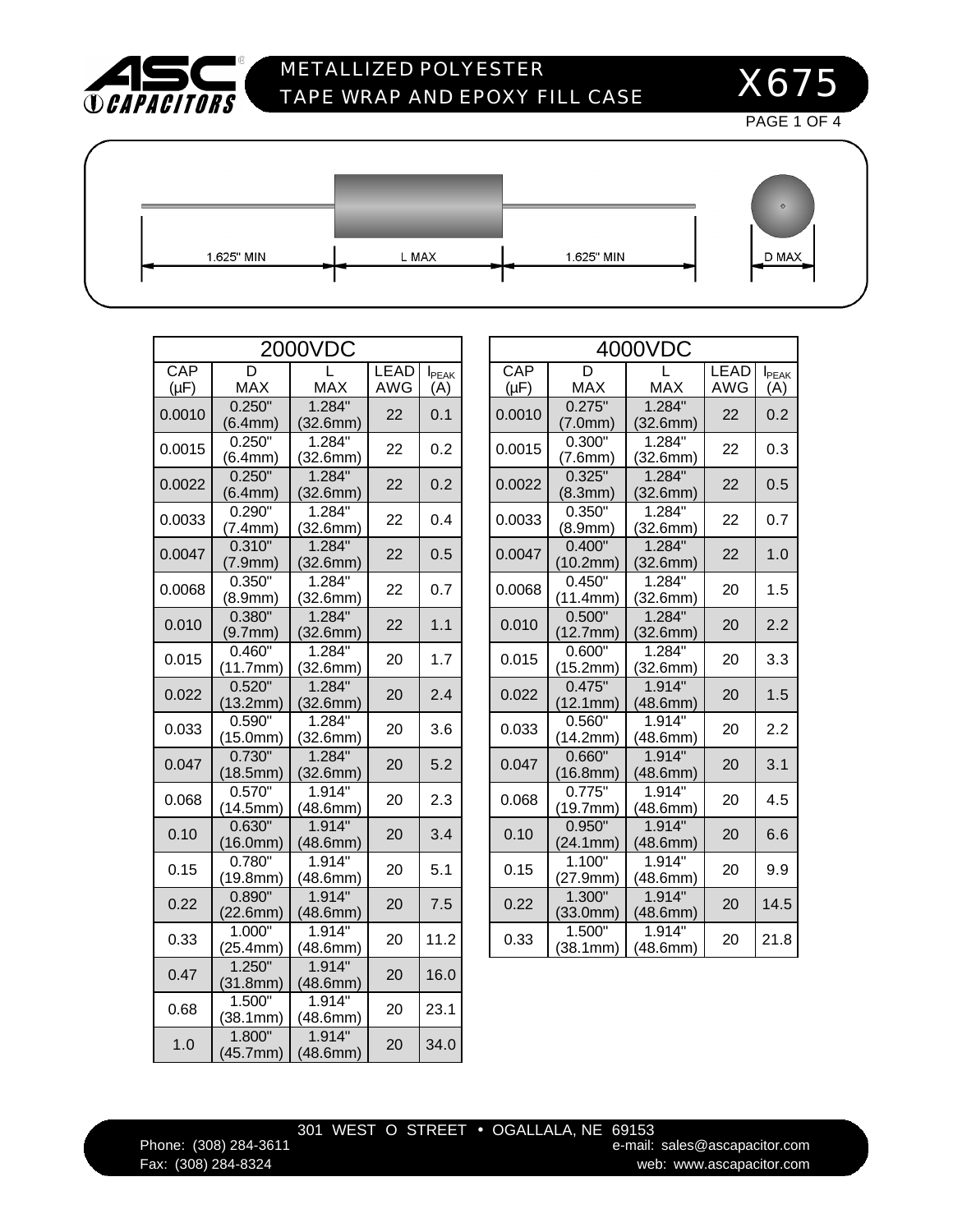

## METALLIZED POLYESTER TAPE WRAP AND EPOXY FILL CASE

X675

PAGE 2 OF 4

1.625" MIN

L MAX

| 1.625" MIN |  |
|------------|--|
|            |  |

| n     |  |
|-------|--|
| D MAX |  |

|                  | 6000VDC                          |                                  |                    | 8                    |                  |                                 |
|------------------|----------------------------------|----------------------------------|--------------------|----------------------|------------------|---------------------------------|
| CAP<br>$(\mu F)$ | D<br><b>MAX</b>                  | <b>MAX</b>                       | <b>LEAD</b><br>AWG | <b>I</b> PEAK<br>(A) | CAP<br>$(\mu F)$ | D<br><b>MAX</b>                 |
| 0.0010           | 0.320"<br>(8.1mm)                | 1.664"<br>(42.3mm)               | 22                 | 0.2                  | 0.0010           | 0.320"<br>(8.1 <sub>mm</sub> )  |
| 0.0015           | 0.330"<br>(8.4mm)                | 1.664"<br>(42.3mm)               | 22                 | 0.3                  | 0.0015           | 0.350<br>(8.9 <sub>mr</sub> )   |
| 0.0022           | 0.350"<br>(8.9mm)                | 1.664"<br>(42.3mm)               | 22                 | 0.4                  | 0.0022           | 0.380"<br>(9.7 <sub>mm</sub> )  |
| 0.0033           | 0.400"<br>(10.2mm)               | 1.664"<br>(42.3mm)               | 22                 | 0.6                  | 0.0033           | 0.430"<br>(10.9 <sub>mr</sub> ) |
| 0.0047           | 0.430<br>(10.9mm)                | 1.664"<br>(42.3mm)               | 20                 | 0.8                  | 0.0047           | 0.480"<br>(12.2 <sub>mr</sub> ) |
| 0.0068           | 0.500"<br>(12.7mm)               | 1.664"<br>(42.3mm)               | 20                 | 1.2                  | 0.0068           | 0.560"<br>(14.2mr               |
| 0.010            | 0.580<br>(14.7mm)                | 1.664"<br>(42.3mm)               | 20                 | 1.7                  | 0.010            | 0.660"<br>(16.8 <sub>mr</sub> ) |
| 0.015            | 0.680"<br>(17.3mm)               | 1.664"<br>(42.3mm)               | 20                 | 2.6                  | 0.015            | 0.780"<br>(19.8mr               |
| 0.022            | 0.800"<br>(20.3mm)               | 1.664"<br>(42.3mm)               | 20                 | 3.8                  | 0.022            | 0.940"<br>(23.9 <sup>mr</sup> ) |
| 0.033            | $0.650$ <sup>"</sup><br>(16.5mm) | $2.664$ <sup>"</sup><br>(67.7mm) | 20                 | 3.4                  | 0.033            | 1.110"<br>(28.2mr               |
| 0.047            | 0.740"<br>(18.8mm)               | 2.664"<br>(67.7mm)               | 20                 | 4.8                  | 0.047            | 0.830"<br>(21.1 <sub>mr</sub>   |
| 0.068            | 0.880"<br>(22.4mm)               | 2.664"<br>(67.7mm)               | 20                 | 6.9                  | 0.068            | 1.025"<br>(26.0mr               |
| 0.10             | 1.060<br>(26.9mm)                | 2.664"<br>(67.7mm)               | 20                 | 10.2                 | 0.10             | 1.250"<br>(31.8mr               |
| 0.15             | 1.200"<br>(30.5mm)               | 2.664"<br>(67.7mm)               | 20                 | 15.3                 |                  |                                 |

|                         | 6000VDC            |                    |                                 | 8000VDC          |                               |                                  |                    |                                 |  |
|-------------------------|--------------------|--------------------|---------------------------------|------------------|-------------------------------|----------------------------------|--------------------|---------------------------------|--|
| X                       | <b>MAX</b>         | <b>LEAD</b><br>AWG | <b>I</b> <sub>PEAK</sub><br>(A) | CAP<br>$(\mu F)$ | D<br><b>MAX</b><br><b>MAX</b> |                                  | <b>LEAD</b><br>AWG | <b>I</b> <sub>PEAK</sub><br>(A) |  |
| $0$ "<br>m)<br>0"       | 1.664"<br>(42.3mm) | 22                 | 0.2                             | 0.0010           | 0.320"<br>(8.1mm)             | 2.034"<br>(51.7mm)               | 22                 | 0.2                             |  |
| m)                      | 1.664"<br>(42.3mm) | 22                 | 0.3                             | 0.0015           | 0.350"<br>(8.9mm)             | 2.034"<br>(51.7mm)               | 22                 | 0.3                             |  |
| $0$ "<br>m)<br>0"       | 1.664"<br>(42.3mm) | 22                 | 0.4                             | 0.0022           | 0.380"<br>(9.7mm)             | 2.034"<br>(51.7mm)               | 22                 | 0.5                             |  |
| nm)                     | 1.664"<br>(42.3mm) | 22                 | 0.6                             | 0.0033           | 0.430"<br>(10.9mm)            | 2.034"<br>(51.7mm)               | 20                 | 0.7                             |  |
| $0$ "<br>nm)            | 1.664"<br>(42.3mm) | 20                 | 0.8                             | 0.0047           | 0.480"<br>(12.2mm)            | 2.034"<br>(51.7mm)               | 20                 | 1.1                             |  |
| $0^{\circ}$<br>nm)      | 1.664"<br>(42.3mm) | 20                 | 1.2                             | 0.0068           | 0.560"<br>(14.2mm)            | 2.034"<br>(51.7mm)               | 20                 | 1.5                             |  |
| $0$ "<br>nm)            | 1.664"<br>(42.3mm) | 20                 | 1.7                             | 0.010            | 0.660"<br>(16.8mm)            | 2.034"<br>(51.7mm)               | 20                 | 2.3                             |  |
| $\overline{0}$ "<br>nm) | 1.664"<br>(42.3mm) | 20                 | 2.6                             | 0.015            | 0.780"<br>(19.8mm)            | 2.034"<br>(51.7mm)               | 20                 | 3.4                             |  |
| $0^{\mathsf{m}}$<br>nm) | 1.664"<br>(42.3mm) | 20                 | 3.8                             | 0.022            | 0.940"<br>(23.9mm)            | 2.034"<br>(51.7mm)               | 20                 | 5.0                             |  |
| $\overline{0}$ "<br>nm) | 2.664"<br>67.7mm)  | 20                 | 3.4                             | 0.033            | 1.110"<br>(28.2mm)            | $2.034$ <sup>"</sup><br>(51.7mm) | 20                 | 7.5                             |  |
| $0$ "<br>nm)            | 2.664"<br>(67.7mm) | 20                 | 4.8                             | 0.047            | 0.830"<br>(21.1mm)            | 3.344"<br>(84.9mm)               | 20                 | 6.2                             |  |
| $\overline{0}$ "<br>nm) | 2.664"<br>(67.7mm) | 20                 | 6.9                             | 0.068            | 1.025"<br>(26.0mm)            | 3.344"<br>(84.9mm)               | 20                 | 9.0                             |  |
| $0$ "<br>nm)            | 2.664"<br>(67.7mm) | 20                 | 10.2                            | 0.10             | 1.250"<br>(31.8mm)            | 3.344"<br>(84.9mm)               | 20                 | 13.2                            |  |

### 301 WEST O STREET • OGALLALA, NE 69153

Phone: (308) 284-3611 **Phone:** (308) 284-3611 Fax: (308) 284-8324 web: www.ascapacitor.com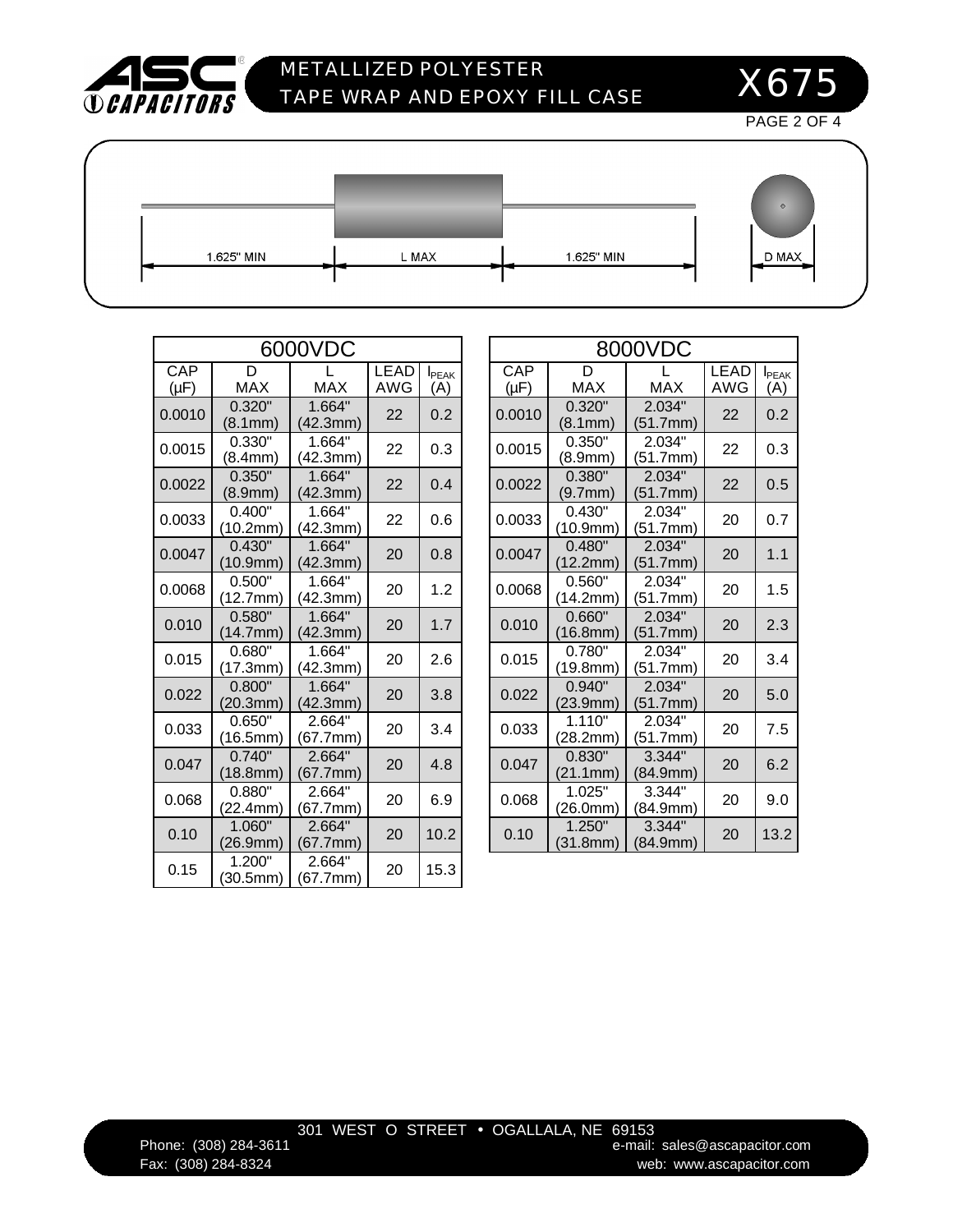

## METALLIZED POLYESTER TAPE WRAP AND EPOXY FILL CASE

X675

PAGE 3 OF 4

D MAX

1.625" MIN

| ים ו<br>v |  |
|-----------|--|
|           |  |

|                  |                                 | 10000VDC            |                    |                      |                  |                    | 16000VDC           |
|------------------|---------------------------------|---------------------|--------------------|----------------------|------------------|--------------------|--------------------|
| CAP<br>$(\mu F)$ | D<br><b>MAX</b>                 | <b>MAX</b>          | <b>LEAD</b><br>AWG | <b>I</b> PEAK<br>(A) | CAP<br>$(\mu F)$ | D<br><b>MAX</b>    | <b>MAX</b>         |
| 0.0010           | 0.320"<br>(8.1mm)               | 2.407"<br>(61.1mm)  | 22                 | 0.3                  | 0.0010           | 0.450"<br>(11.4mm) | 3.219"<br>(81.8mm) |
| 0.0015           | 0.370"<br>(9.4mm)               | 2.407"<br>(61.1mm)  | 22                 | 0.5                  | 0.0015           | 0.540"<br>(13.7mm) | 3.219"<br>(81.8mm) |
| 0.0022           | 0.410"<br>(10.4mm)              | 2.407"<br>(61.1mm)  | 20                 | 0.7                  | 0.0022           | 0.620"<br>(15.7mm) | 3.219"<br>(81.8mm) |
| 0.0033           | 0.470"<br>(11.9mm)              | 2.407"<br>(61.1mm)  | 20                 | 1.0                  | 0.0033           | 0.700"<br>(17.8mm) | 3.219"<br>(81.8mm) |
| 0.0047           | 0.540"<br>(13.7 <sub>mm</sub> ) | 2.407"<br>(61.1mm)  | 20                 | 1.5                  | 0.0047           | 0.800"<br>(20.3mm) | 3.219"<br>(81.8mm) |
| 0.0068           | 0.630"<br>(16.0mm)              | 2.407"<br>(61.1mm)  | 20                 | 2.1                  | 0.0068           | 1.040"<br>(26.4mm) | 3.219"<br>(81.8mm) |
| 0.010            | 0.740"<br>(18.8 <sub>mm</sub> ) | 2.407"<br>(61.1mm)  | 20                 | 3.2                  | 0.010            | 1.150"<br>(29.2mm) | 3.219"<br>(81.8mm) |
| 0.015            | 0.880"<br>(22.4mm)              | 2.407"<br>(61.1mm)  | 20                 | 4.7                  | 0.015            | 1.390"<br>(35.3mm) | 3.219"<br>(81.8mm) |
| 0.022            | 1.040"<br>(26.4mm)              | 2.407"<br>(61.1mm)  | 20                 | 7.0                  | 0.022            | 1.650"<br>(41.9mm) | 3.219"<br>(81.8mm) |
| 0.033            | 0.850"<br>(21.6mm)              | 3.969"<br>(100.8mm) | 20                 | 5.6                  | 0.033            | 1.800"<br>(45.7mm) | 3.219"<br>(81.8mm) |
| 0.047            | 1.000"<br>(25.4mm)              | 3.969"<br>(100.8mm) | 20                 | 8.0                  |                  |                    |                    |

| 16000VDC |                                   |                    |     |      |  |  |  |  |  |  |
|----------|-----------------------------------|--------------------|-----|------|--|--|--|--|--|--|
| CAP      | <b>LEAD</b><br>D<br><b>I</b> PFAK |                    |     |      |  |  |  |  |  |  |
| (µF)     | MAX                               | <b>MAX</b>         | AWG | (A)  |  |  |  |  |  |  |
| 0.0010   | 0.450"<br>(11.4mm)                | 3.219"<br>(81.8mm) | 20  | 0.5  |  |  |  |  |  |  |
| 0.0015   | 0.540"<br>(13.7mm)                | 3.219"<br>(81.8mm) | 20  | 0.7  |  |  |  |  |  |  |
| 0.0022   | 0.620"<br>(15.7mm)                | 3.219"<br>(81.8mm) | 20  | 1.0  |  |  |  |  |  |  |
| 0.0033   | 0.700"<br>(17.8mm)                | 3.219"<br>(81.8mm) | 20  | 1.5  |  |  |  |  |  |  |
| 0.0047   | 0.800"<br>(20.3mm)                | 3.219"<br>(81.8mm) | 20  | 2.2  |  |  |  |  |  |  |
| 0.0068   | 1.040"<br>(26.4mm)                | 3.219"<br>(81.8mm) | 20  | 3.2  |  |  |  |  |  |  |
| 0.010    | 1.150"<br>(29.2mm)                | 3.219"<br>(81.8mm) | 20  | 4.6  |  |  |  |  |  |  |
| 0.015    | 1.390"<br>(35.3mm)                | 3.219"<br>(81.8mm) | 20  | 7.0  |  |  |  |  |  |  |
| 0.022    | 1.650"<br>(41.9mm)                | 3.219"<br>(81.8mm) | 20  | 10.2 |  |  |  |  |  |  |
| 0.033    | 1.800"<br>(45.7mm)                | 3.219"<br>(81.8mm) | 20  | 15.3 |  |  |  |  |  |  |

1.625" MIN